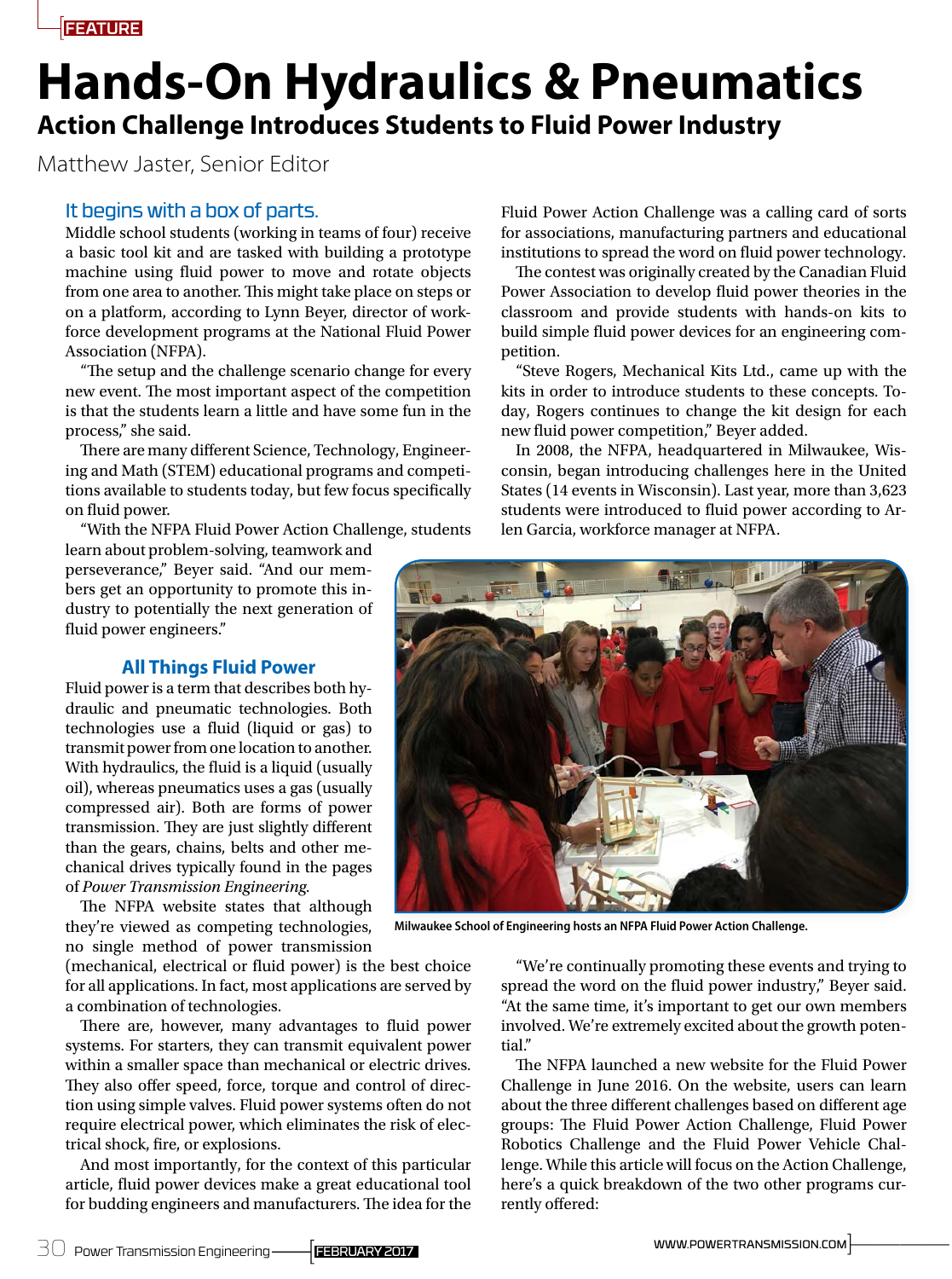

**Students in Macomb County, Michigan participate in the NFPA Fluid Power Action Challenge in 2016.**

The Robotics Challenge is a scholarship program new this year. The NFPA will be offering one merit-based scholarship (\$10,000 per year for four years) to high school seniors who have participated in a 2017 *FIRST* Robotics Competition Team (*www.firstinspires.org*).

The NFPA Fluid Power Vehicle Challenge is a new program based on an initiative pioneered by the Parker Hannifin Corporation. This STEM competition challenges college engineering students to redesign a traditional bicycle using hydraulics as the mode of power transmission.

## **The Action Challenge**

The NFPA Fluid Power Action Challenge is a competition that challenges middle school students to solve an engineering problem by assembling a fluid power machine. Students work in teams to design and build the machine and then compete with other teams in a timed competition. The competition is broken up into two days: A Workshop Day and a Challenge Day.

#### **Workshop Day**

"On the first day, students watch a video to learn about the basics of fluid power," Beyer said. "They also get the chance to learn the cool things they can do with a career in fluid power."

Next, students put together very basic fluid power kits. "They learn how water can move through the parts they are building and start working on machines that rotate and even lift objects," she added. "This is where we first introduce practical fluid power methods and applications."

The Workshop Day wraps up by giving the students the Action Challenge. This is the engineering problem they must solve by developing a plan and building a prototype machine that will compete against other teams. The students have four to six weeks to prepare for the competition.

#### **Challenge Day**

On Challenge Day, the teams come back together for the official competition. They utilize the same tools and an

identical kit of supplies to recreate their unique machines. Working as a team, the students build the device in an allotted timeframe. Teams are judged on their portfolio, design, teamwork and total machine points.

As the teams work, the judges observe and interview students, asking questions about their designs and how they work together as a team. When the time limit is reached, the teams put their machines to the test and the judges score how well the machines perform the designated task.

### **Master Pneumatic—Year Three**

The scenario went something like this: Your team of highly trained experts in the field of material handling has been com-

missioned to design a controlled pneumatic or hydraulic device that will safely move containers of "highly toxic materials" between storage areas.

Teams are instructed to build a device that picks up the containers and deposits said containers to a designated area. All movements of the device must be controlled using fluid power. Teams will transport as many containers as possible between the two areas in a two-minute time frame.

Thus began Master Pneumatic's third venture into the NFPA Fluid Power Action Challenge. The company recently hosted 108 sixth-grade students at Macomb Community College, located in Warren, Michigan, for the Workshop Day portion of the event. Since this competition is geared more towards seventh- and eighth-graders, the rules were bent ever so slightly to accommodate the sixth-grade students.

"We're always impressed with the students that participate in these events. It's worth all the energy, time and effort when a team of students put together their machine and that light bulb comes on. This is what makes it so rewarding," said Cathy Meyer, engineering assistant and customer service at Master Pneumatic.

The key to running a successful Fluid Power Action Challenge is get as many people involved as possible, Meyer added. "Our president was excited about the opportunity to go out into the community and talk about fluid power. It starts at the top. You also need great sponsors and great volunteers, people that are committed to helping these kids learn."

Even some of Master Pneumatic's local competition turns up each year to volunteer their time. "They're always asking how they can help and if they can come back the following year and participate in the next event," Meyer said. "It's fulfilling to see such a positive response throughout the community."

Meyer received positive feedback from both teachers and students once they wrapped the first day of the event